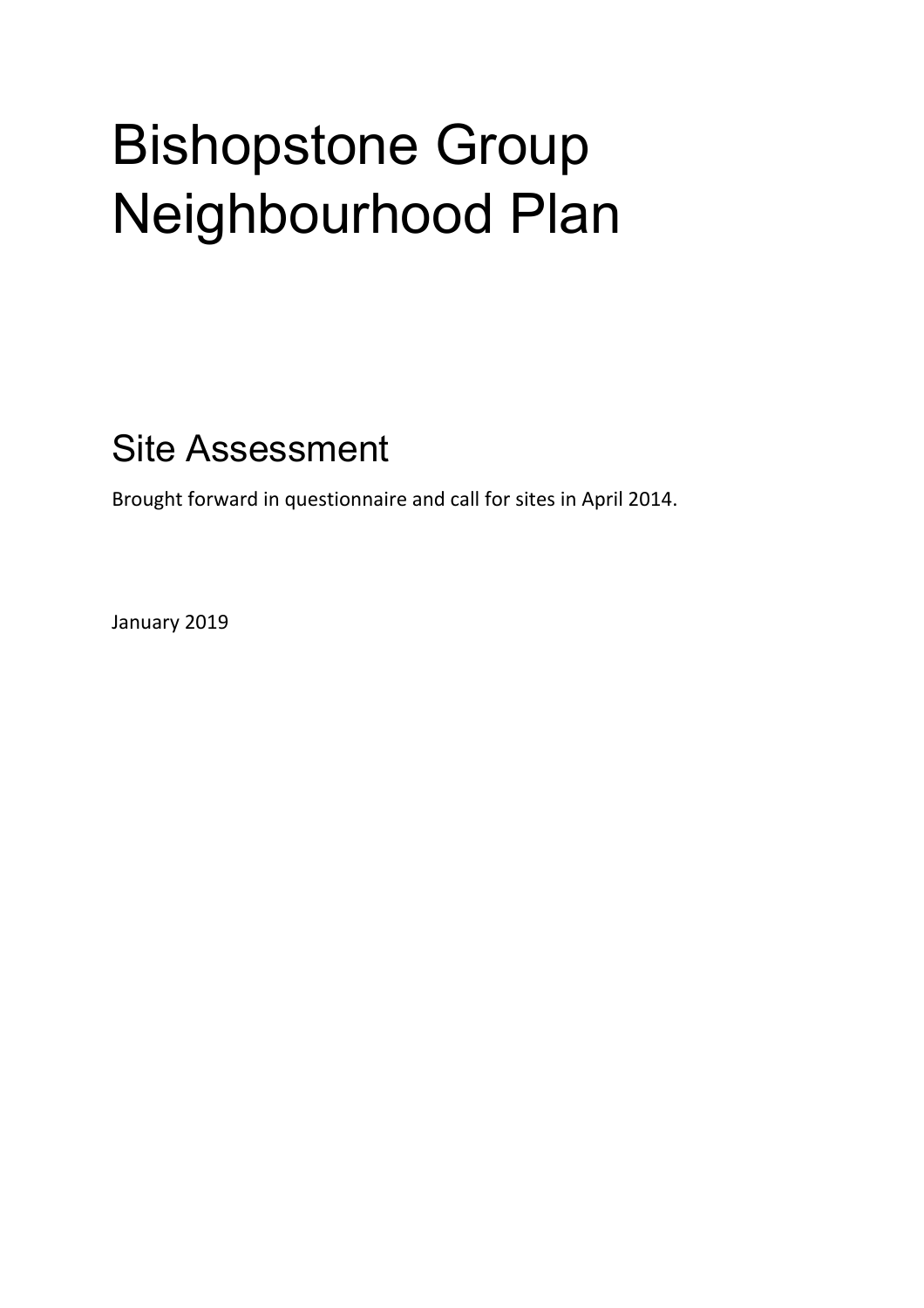

Map produced by MAGIC on 9 December, 2018.

(c) Crown Copyright and database rights 2018. Ordnance Survey 100022861.

Copyright resides with the data suppliers and the map must not be reproduced without their permission. Some information in MAGIC is a snapshot of the information that is being maintained or continually updated by the originating organisation. Please refer to the metadata for details as information may be illustrative or representative rather than definitive at this stage.

Bishopstone Village Site Options Map **SCALE 1:6,000 At A4 size** NORTH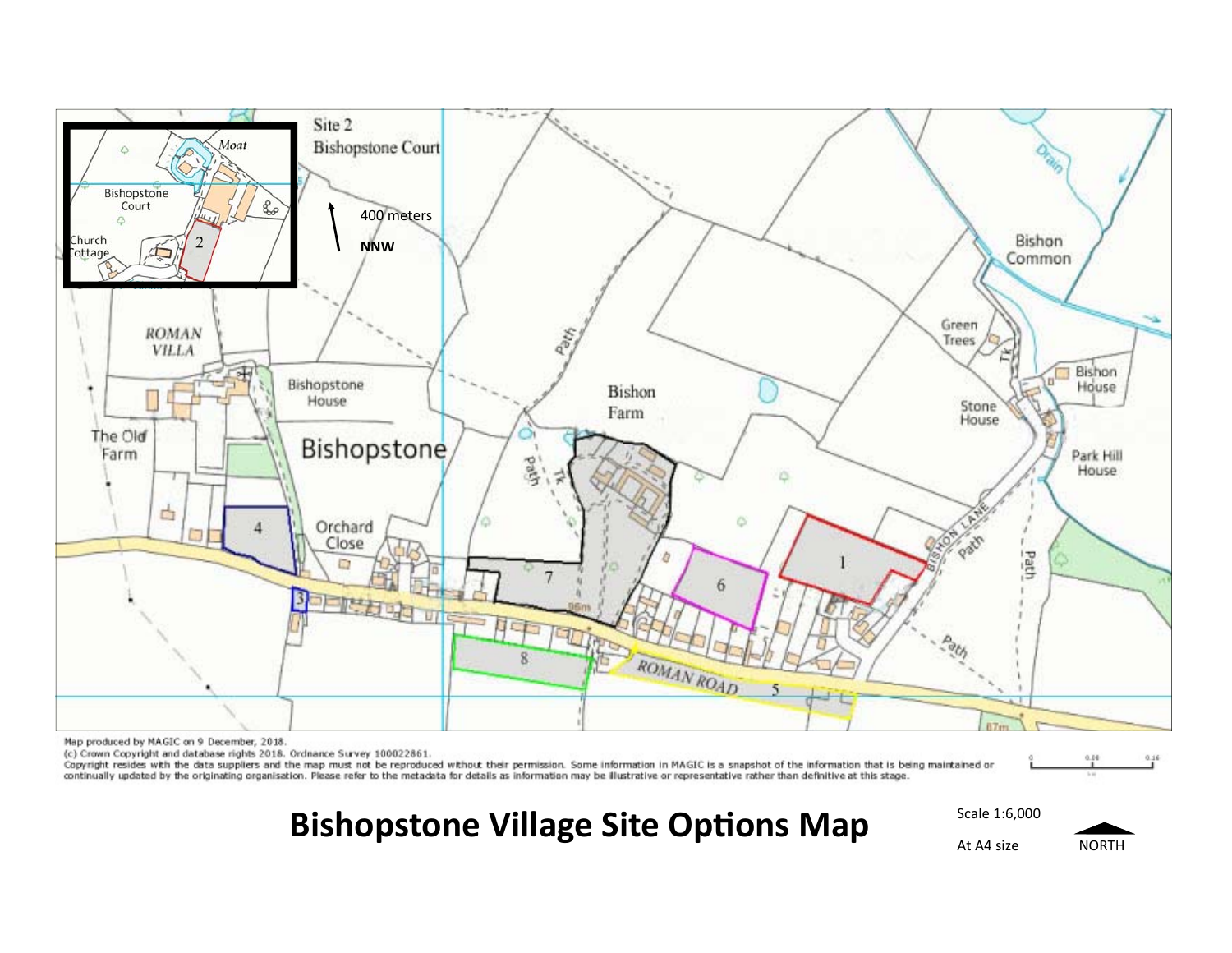|                  | <b>Bishopstone Site Assessment - Site 1</b>                       |
|------------------|-------------------------------------------------------------------|
| Site information |                                                                   |
| Site name        | Site 1 – Bishon Lane                                              |
| Address          | <b>Bishon Lane HR4 7HY</b>                                        |
| Current use      | Meadow land used for grazing                                      |
| Gross are (Ha)   | $0.89$ ha                                                         |
| SHLAA ref if     | n/a                                                               |
| applicable       |                                                                   |
| Method of site   | Brought forward in answer to a questionnaire request for sites in |
| identification   | April 2014 (site suggested in one questionnaire response)         |
| Type of site     | Greenfield                                                        |
| Planning history | None                                                              |
| Site character   | Site lies on outskirts of Bishopstone village. Mainly sloping,    |
|                  | steep in parts, with mature hedgerows                             |
| Access           | Access available from C1097 via U90016 Bishon Lane, a single      |
|                  | track road terminating at Bishon Common. No footway or street     |
|                  | lighting.                                                         |
|                  |                                                                   |
| Technical        |                                                                   |
| assessment       |                                                                   |
| Ecology          | High sensitivity. Traditional hay meadow - potential for harm to  |
|                  | meadow flora and insects. Site falls within Special Protection    |
|                  | Area for Birds. SSSI at Bishon Common 200 metres distant          |
| Landscape        | High sensitivity. Site is in open countryside in a prominent      |
|                  | position on the side of a ridge with extensive views NE over      |
|                  | Yazor Brook valley and Bishon Common SSSI. towards Grade II*      |
|                  | listed Foxley parkland                                            |
| Agriculture      | Grade 2/3 agricultural land                                       |
| Heritage         | n/a                                                               |
| Flood risk       | Site is in low risk flood zone and not in flood zone 2/3          |
| Water supply/    | Mains sewer runs down meadow to the east of Bishon Lane           |
| Waste water      | Available headroom at present at Eign water treatment works       |
| treatment        | depending on size of development. Residents further down          |
|                  | Bishon Lane have experienced flooding with raw sewage when        |
|                  | the main sewer pumping station on Bishon Common has failed        |
|                  | to cope. Water supply runs down meadow east of Bishon Lane        |
| <b>Highways</b>  | Site lies on single track lane terminating at Bishon Common.      |
|                  | Lane is also a PROW used by walkers to access SSSI at Bishon      |
|                  | Common                                                            |
| Community        | Shop, surgery and mobile post office at Credenhill 2 miles        |
| facilities and   | distant by road. Limited bus service (4 buses a day, not Sundays) |
| services         | to Hereford runs along C1097; half-hourly bus service runs from   |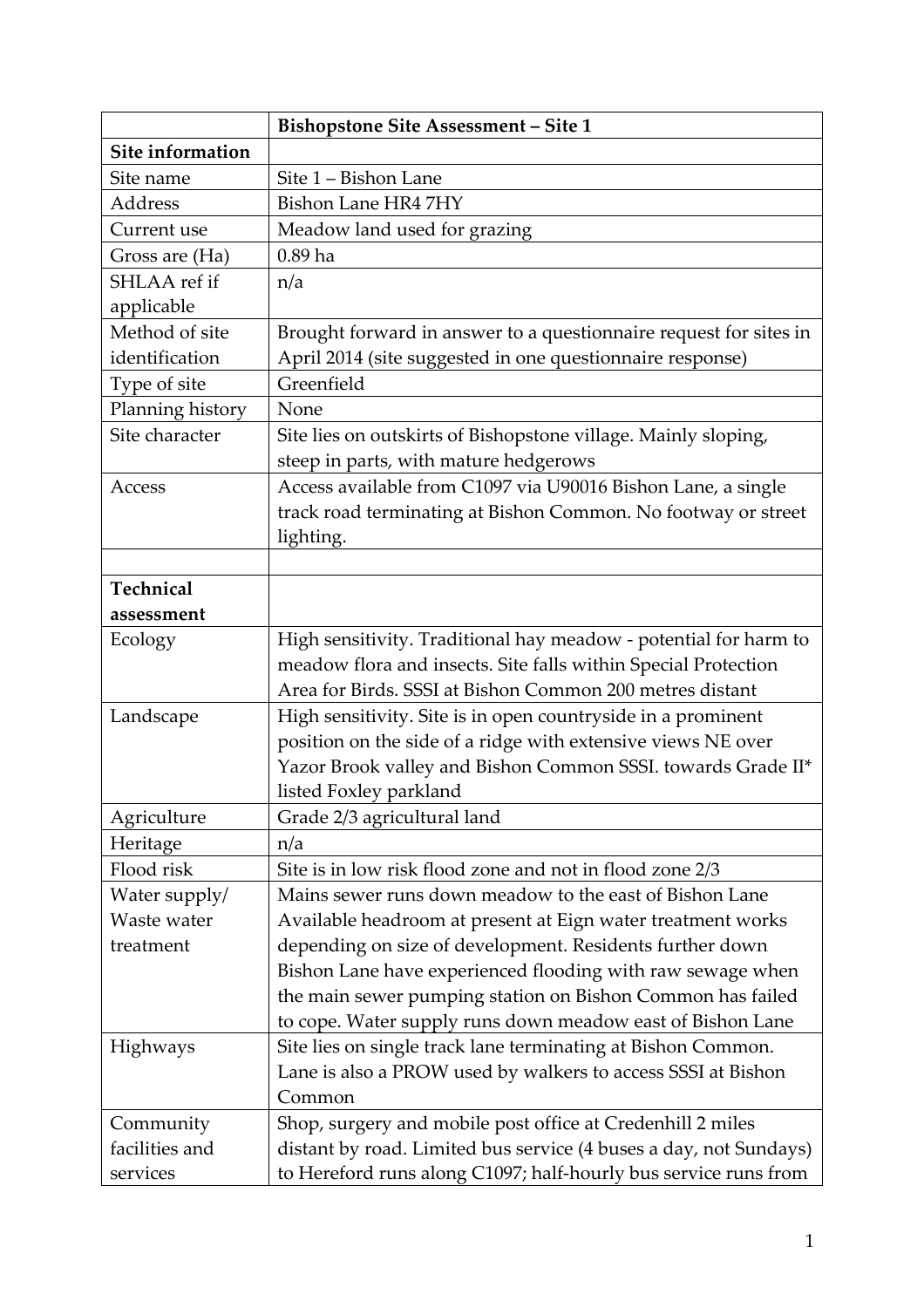|                      | Credenhill to Hereford. Small community centre at Bridge       |
|----------------------|----------------------------------------------------------------|
|                      | Sollars church one mile distant by road.                       |
| Other protection     | SSSI at Bishon Common 200 metres distant                       |
| Deliverability       |                                                                |
| Minor constraints    |                                                                |
| to site              |                                                                |
| Major constraints    | Poor access, possibility of ecological damage, SSS1 within 200 |
| to site              | metres.                                                        |
| Significant          | Landscape sensitivity                                          |
| constraints to site  |                                                                |
| Is site suitable to  | No                                                             |
| allocate             |                                                                |
| Is development       | n/a                                                            |
| achievable           |                                                                |
| Is site available in | Unlikely – landowner has not offered site                      |
| Plan period          |                                                                |
| $0-5$ years          |                                                                |
| 6-10 years           |                                                                |
| $11-15$ years        |                                                                |
| $15+$ years          |                                                                |
| Potential housing    | n/a                                                            |
| development          |                                                                |
| capacity             |                                                                |
| Additional           |                                                                |
| information          |                                                                |
|                      |                                                                |
| Summary              |                                                                |
| Probability of site  | Unlikely - landowner has not offered site                      |
| coming forward       |                                                                |
| Justification of     | Site not recommended for allocation in NDP due to major        |
| site coming          | constraints and lack of support by landowner                   |
| forward              |                                                                |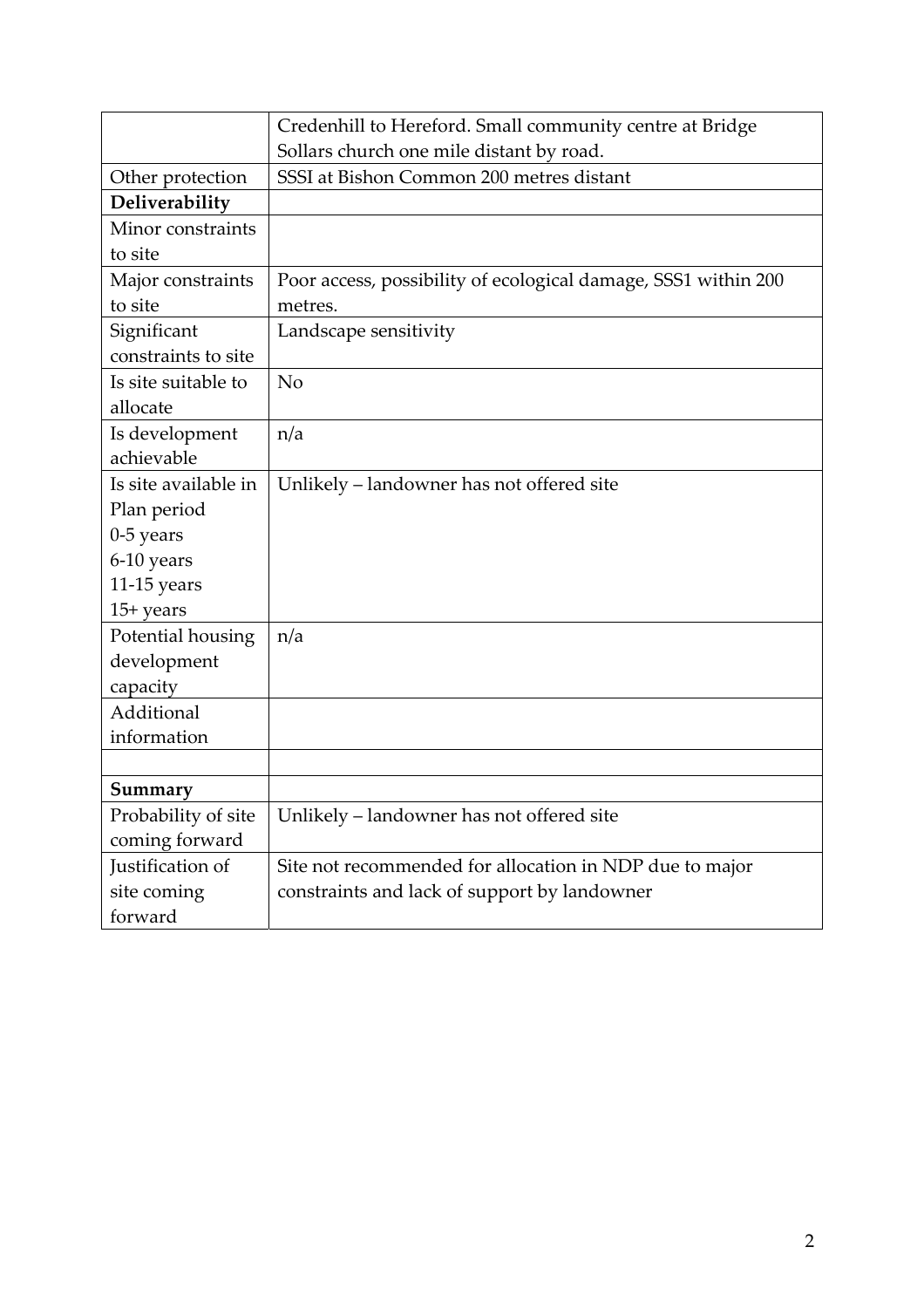|                  | <b>Bishopstone Site Assessment - Site 2</b>                                                                                         |
|------------------|-------------------------------------------------------------------------------------------------------------------------------------|
| Site information |                                                                                                                                     |
| Site name        | Site 2 - Bishopstone Court                                                                                                          |
| Address          | Bishopstone HR4 7JQ                                                                                                                 |
| Current use      | Traditional grass meadowland used for grazing.                                                                                      |
| Gross are (Ha)   | $0.32$ ha                                                                                                                           |
| SHLAA ref if     | n/a                                                                                                                                 |
| applicable       |                                                                                                                                     |
| Method of site   | Brought forward in answer to a questionnaire request for sites in                                                                   |
| identification   | April 2014 (site suggested in one questionnaire response).                                                                          |
| Type of site     | Greenfield                                                                                                                          |
| Planning history | None                                                                                                                                |
| Site character   | Site lies detached from main settlement of Bishopstone one mile<br>distance by road, close to Bishopstone Court and church and near |
|                  | site of deserted mediaeval village. Flat site adjacent to farm                                                                      |
|                  | buildings. Site is classified as open countryside under                                                                             |
|                  | <b>Herefordshire Core Strategy</b>                                                                                                  |
| Access           | Access available from C1098 single track road via U90014, a                                                                         |
|                  | single track road terminating at Northern boundary of site. No                                                                      |
|                  | footway or street lighting                                                                                                          |
|                  |                                                                                                                                     |
| Technical        |                                                                                                                                     |
| assessment       |                                                                                                                                     |
| Ecology          | Medium sensitivity - potential for harm to traditional                                                                              |
|                  | meadowland flowers and insects                                                                                                      |
| Landscape        | Medium sensitivity due to possible impact on historic landscape                                                                     |
| Agriculture      | Grade 2/3 agricultural land                                                                                                         |
| Heritage         | High Sensitivity. Site in close proximity to Bishopstone Court                                                                      |
|                  | (Grade II listed house, bridge and moat), Bishopstone church                                                                        |
|                  | (Grade II listed) and site of deserted mediaeval village.                                                                           |
| Flood risk       | Site is in low risk flood zone and not in flood zone 2/3                                                                            |
| Water supply/    | Water supply – private supply from spring and tank on                                                                               |
| Waste water      | Bishopstone Hill; no access to sewer                                                                                                |
| treatment        |                                                                                                                                     |
| Highways         | Direct access to U90014                                                                                                             |
| Community        | Shop, surgery and mobile post office at Credenhill 3 miles distant                                                                  |
| facilities and   | by road. Limited bus service runs through Bishopstone village.                                                                      |
| services         | Small community centre at Bridge Sollars church one mile distant                                                                    |
|                  | by road                                                                                                                             |
| Other protection |                                                                                                                                     |

| $\cdots$<br>$\mathbf{D}$<br>------<br>Lucilvela.<br>лпг |  |
|---------------------------------------------------------|--|
|                                                         |  |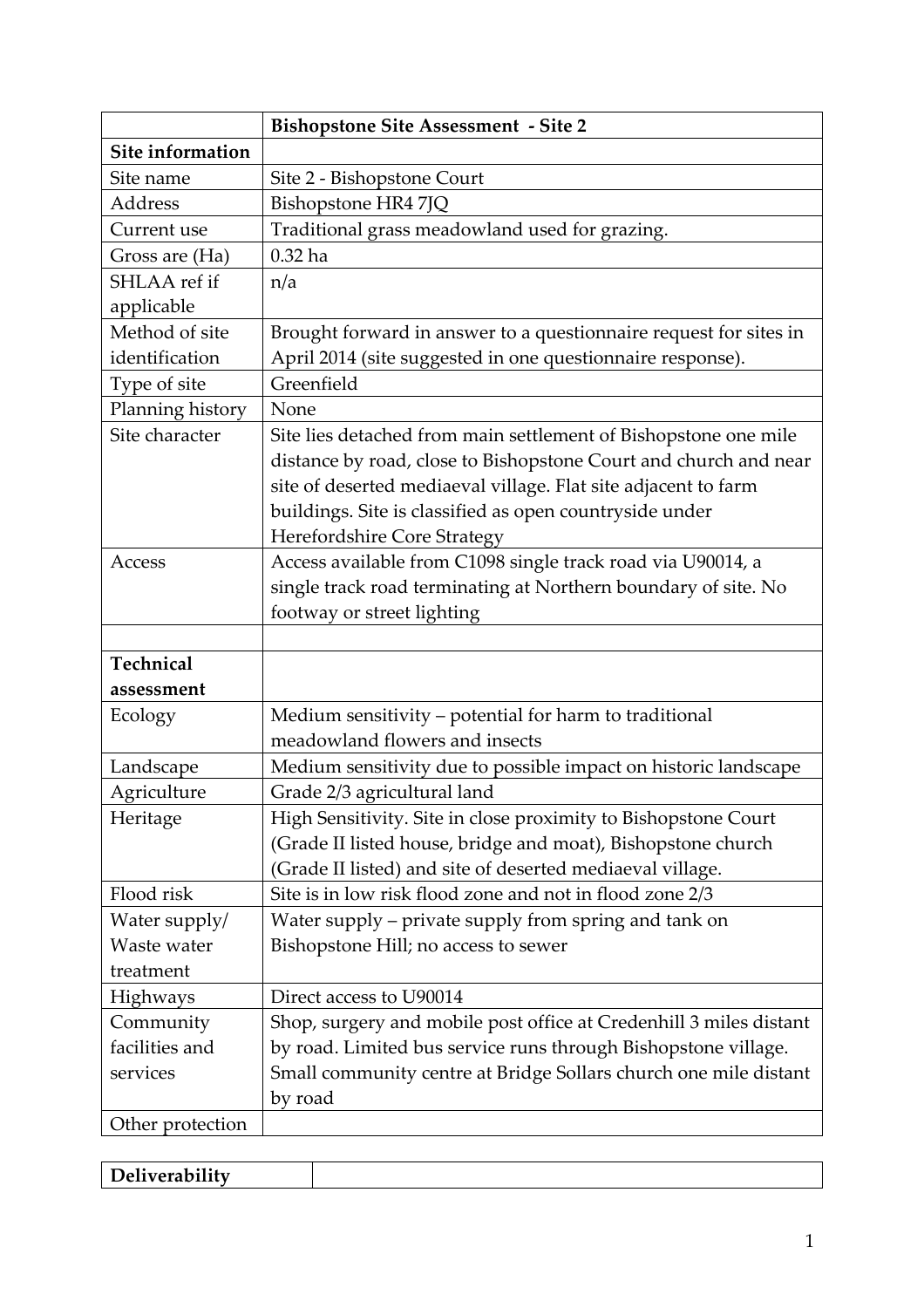| Minor constraints to      |                                                         |
|---------------------------|---------------------------------------------------------|
| site                      |                                                         |
| Major constraints to      | Poor access. Proximity to heritage sites.               |
| site                      |                                                         |
| Significant constraints   | Lack of conformity to Core Strategy                     |
| to site                   |                                                         |
| Is site suitable to       | N <sub>o</sub>                                          |
| allocate                  |                                                         |
| Is development            | n/a                                                     |
| achievable                |                                                         |
| Is site available in Plan | n/a                                                     |
| period                    |                                                         |
| $0-5$ years               |                                                         |
| 6-10 years                |                                                         |
| $11-15$ years             |                                                         |
| $15+ years$               |                                                         |
| Potential housing         | n/a                                                     |
| development               |                                                         |
| capacity                  |                                                         |
| Additional information    |                                                         |
|                           |                                                         |
| Summary                   |                                                         |
| Probability of site       | n/a                                                     |
| coming forward            |                                                         |
| Justification of site     | Site not recommended for allocation in NDP due to major |
| coming forward            | and significant constraints and lack of support by      |
|                           | landowner                                               |
|                           |                                                         |
|                           |                                                         |
|                           |                                                         |
|                           |                                                         |
|                           |                                                         |
|                           |                                                         |
|                           |                                                         |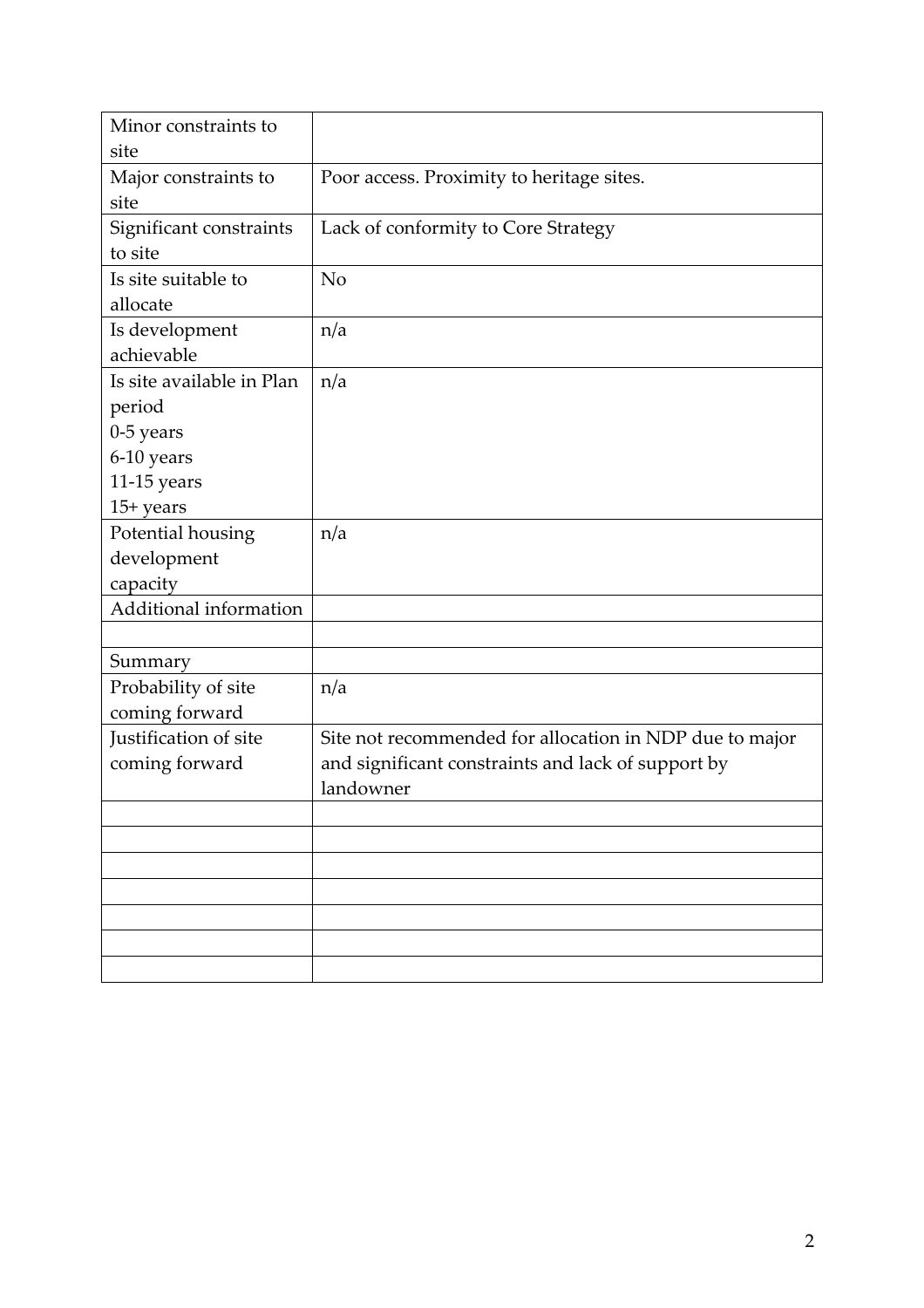|                | <b>Bishopstone Site Assessment - Site 3</b>                           |
|----------------|-----------------------------------------------------------------------|
| <b>Site</b>    |                                                                       |
| information    |                                                                       |
| Site name      | Site 3 Opposite Bishopstone Lodge                                     |
| <b>Address</b> | Village Road, Bishopstone HR4 7JE                                     |
| Current use    | Waste ground, rough grass                                             |
| Gross are (Ha) | $0.05$ ha                                                             |
| SHLAA ref if   | n/a                                                                   |
| applicable     |                                                                       |
| Method of site | Brought forward in answer to a questionnaire request for sites in     |
| identification | April 2014, site suggested in one questionnaire response              |
| Type of site   | Greenfield (waste)                                                    |
| Planning       | Planning application for erection of single storey dwelling and       |
| history        | single garage refused March 2007.                                     |
| Site character | Site lies on C1097 at west end of Bishopstone village                 |
| Access         | Access directly on to C1097. No street lighting or footway but 30     |
|                | mph speed limit on C1097                                              |
|                |                                                                       |
| Technical      |                                                                       |
| assessment     |                                                                       |
| Ecology        | n/a                                                                   |
| Landscape      | n/a                                                                   |
| Agriculture    | Grade 2/3 agricultural land                                           |
| Heritage       | Low sensitivity. Site of Roman road runs at N edge of site alongside  |
|                | C1097                                                                 |
| Flood risk     | Site is in low risk flood zone and not in flood zone 2/3              |
| Water supply/  | Mains water and sewer on C1097 adjacent to site                       |
| Waste water    |                                                                       |
| treatment      |                                                                       |
| Highways       | Access immediately onto C1097                                         |
| Community      | Shop, surgery and mobile post office at Credenhill 2 miles distant by |
| facilities and | road. Limited bus service to Hereford runs along C1097; half-hourly   |
| services       | bus service available from Credenhill to Hereford. Small community    |
|                | centre at Bridge Sollars church one mile distant by road.             |
| Other          | n/a                                                                   |
| protection     |                                                                       |
| Deliverability |                                                                       |
| Minor          | Heritage - site borders on Roman road                                 |
| constraints to |                                                                       |
| site           |                                                                       |
| Major          | n/a                                                                   |
| constraints to |                                                                       |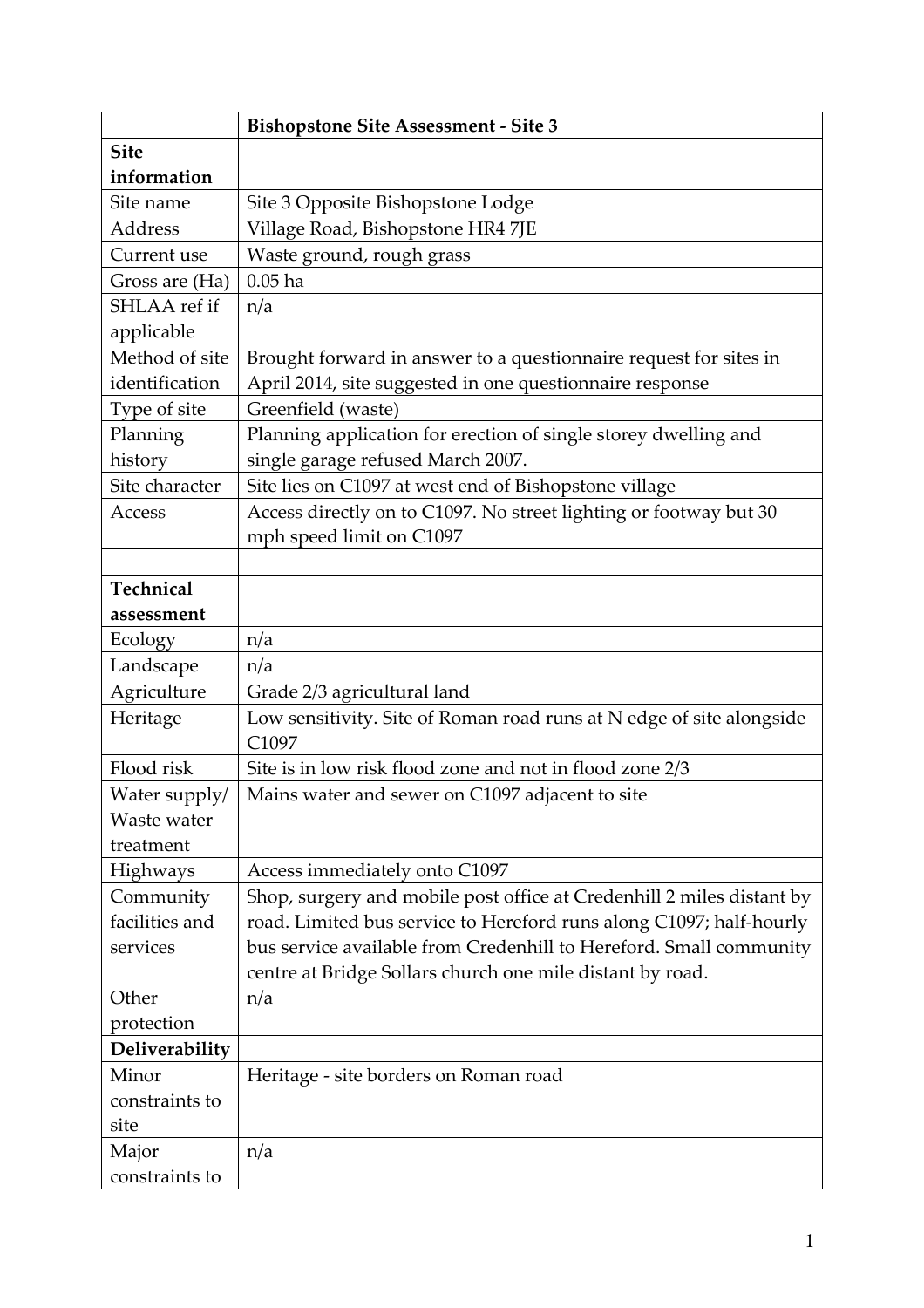| site             |                                                                     |
|------------------|---------------------------------------------------------------------|
| Significant      | n/a                                                                 |
| constraints to   |                                                                     |
| site             |                                                                     |
| Is site suitable | Yes                                                                 |
| to allocate      |                                                                     |
| <b>Is</b>        | Yes                                                                 |
| development      |                                                                     |
| achievable       |                                                                     |
| Is site          |                                                                     |
| available in     |                                                                     |
| Plan period      |                                                                     |
| $0-5$ years      | Yes                                                                 |
| 6-10 years       |                                                                     |
| $11-15$ years    |                                                                     |
| $15+$ years      |                                                                     |
| Potential        | $\mathbf{1}$                                                        |
| housing          |                                                                     |
| development      |                                                                     |
| capacity         |                                                                     |
| Additional       | The owner of the site has recently died and probate is still going  |
| information      | through.                                                            |
|                  |                                                                     |
| Summary          |                                                                     |
| Probability of   | In the light of the previous application for planning permission we |
| site coming      | believe that a further application is likely once probate has been  |
| forward          | completed.                                                          |
| Justification of | Site is recommended to be allocated in the NDP as it is within the  |
| site coming      | Bishopstone settlement area and is covered by NDP Policy H1.7       |
| forward          |                                                                     |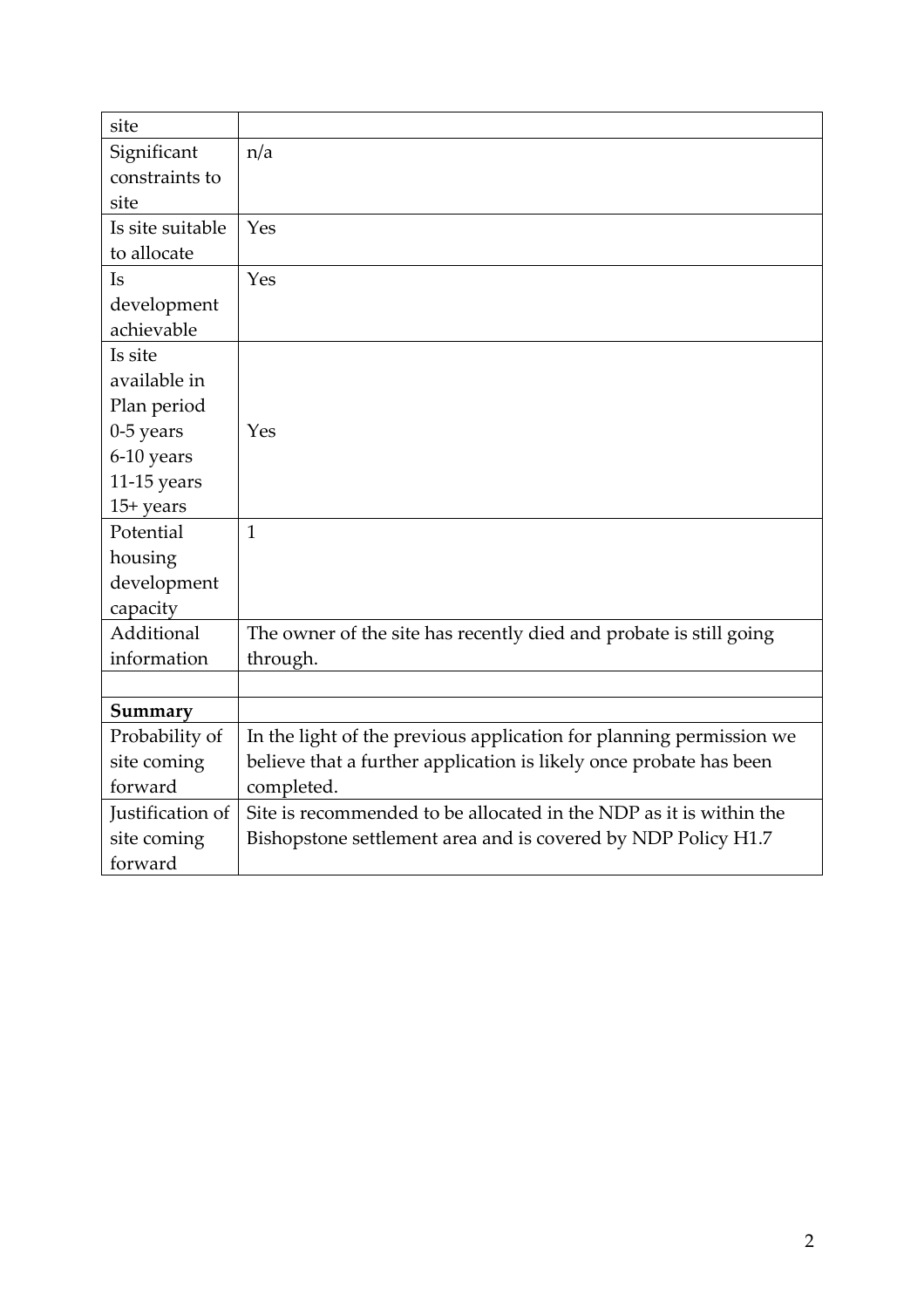| <b>Bishopstone Site</b> | <b>Bishopstone Site Assessment - Site 4</b>                       |
|-------------------------|-------------------------------------------------------------------|
| assessment              |                                                                   |
| Site information        |                                                                   |
| Site name               | Site 4 - Bishopstone House                                        |
| <b>Address</b>          | Village road HR4 7JG                                              |
| Current use             | Pasture/grazing                                                   |
| Gross are (Ha)          | 0.5 <sub>ha</sub>                                                 |
| SHLAA ref if            | n/a                                                               |
| applicable              |                                                                   |
| Method of site          | Brought forward in answer to a questionnaire request for sites in |
| identification          | April 2014 (site suggested in one questionnaire response)         |
| Type of site            | Greenfield                                                        |
| Planning history        | None                                                              |
| Site character          | Site lies on outskirts of Bishopstone village. Flat site          |
| Access                  | Access possible onto direct C1097. Drive to Bishopstone House     |
|                         | runs along east side of site. C1097 becomes single track          |
|                         | westward from junction with drive. No street lighting or          |
|                         | footway but 30 mph speed limit on C1097                           |
|                         |                                                                   |
| Technical               |                                                                   |
| assessment              |                                                                   |
| Ecology                 | Traditional pasture meadow - potential for harm to meadow         |
|                         | flora and insects.                                                |
| Landscape               | n/a                                                               |
| Agriculture             | Grade 2/3 agricultural land                                       |
| Heritage                | High sensitivity. Site is within 100m of Roman Villa site with    |
|                         | tessellated pavement at Bishopstone House. Roman road runs        |
|                         | on other side of C1097                                            |
| Flood risk              | Site is in low risk flood zone and not in flood zone 2/3; site is |
|                         | waterlogged with water running from it constantly during          |
|                         | winter                                                            |
| Water supply/           | Access available to mains and sewer in road C1097. Available      |
| Waste water             | headroom at present at Eign water treatment works depending       |
| treatment               | on size of development                                            |
| <b>Highways</b>         | Access onto C1097 which runs on S side of site                    |
| Community               | Shop, surgery and mobile post office at Credenhill 2 miles        |
| facilities and          | distant by road. Limited bus service to Hereford runs along       |
| services                | C1097; half-hourly bus service available from Credenhill to       |
|                         | Hereford. Small community centre at Bridge Sollars church one     |
|                         | mile distant by road.                                             |
| Other protection        | n/a                                                               |
| Deliverability          |                                                                   |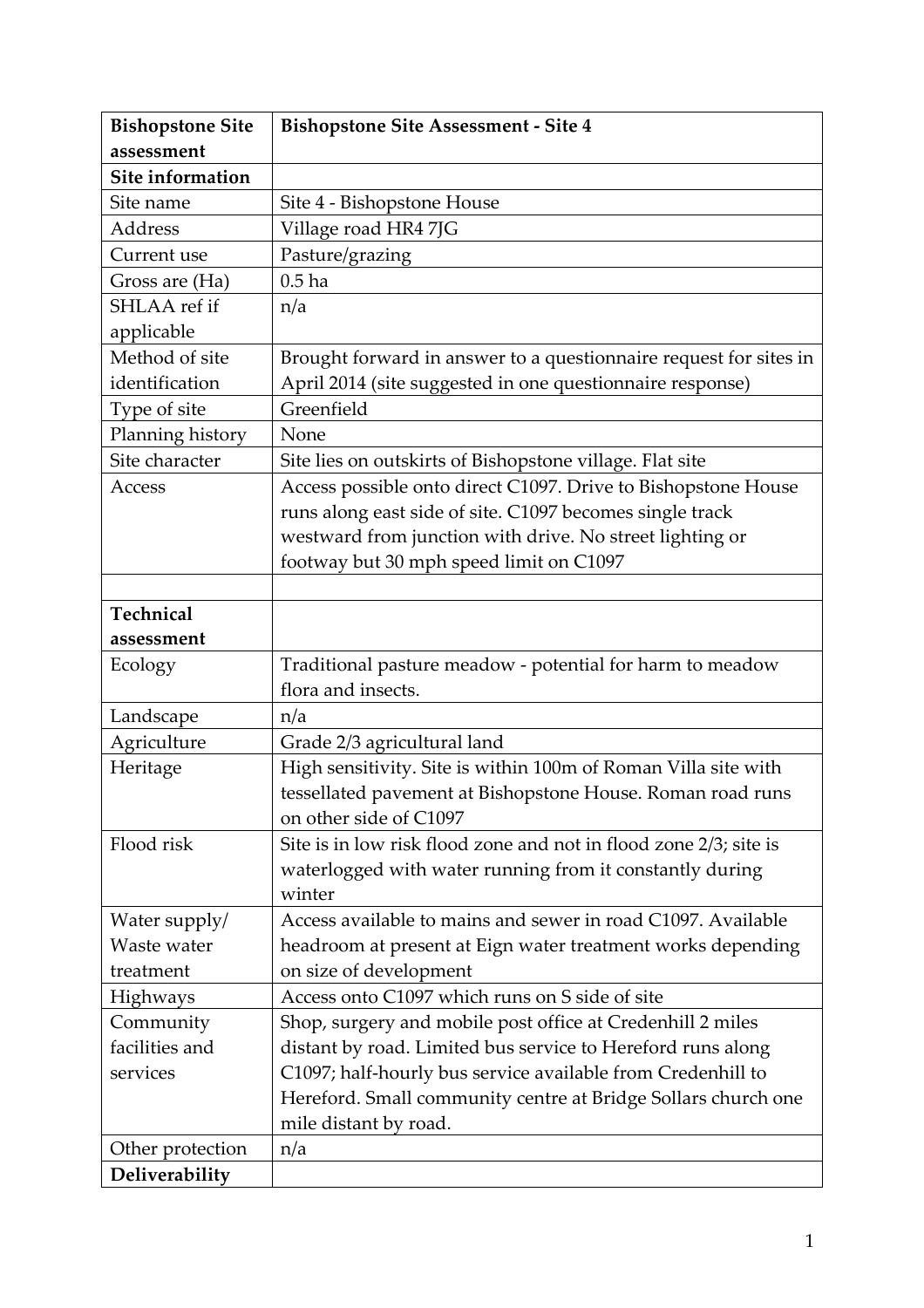| Minor constraints     | Potential harm to meadow flora and insects                        |
|-----------------------|-------------------------------------------------------------------|
| to site               |                                                                   |
| Major constraints     |                                                                   |
| to site               |                                                                   |
| Significant           | High sensitivity for heritage – proximity to Roman villa site and |
| constraints to site   | risk of damage to archaeology on site between villa and Roman     |
|                       | road                                                              |
| Is site suitable to   | N <sub>o</sub>                                                    |
| allocate              |                                                                   |
| Is development        | n/a                                                               |
| achievable            |                                                                   |
| Is site available in  | Unlikely – owner has not offered site                             |
| Plan period           |                                                                   |
| $0-5$ years           |                                                                   |
| 6-10 years            |                                                                   |
| $11-15$ years         |                                                                   |
| $15+$ years           |                                                                   |
| Potential housing     | n/a                                                               |
| development           |                                                                   |
| capacity              |                                                                   |
| Additional            |                                                                   |
| information           |                                                                   |
|                       |                                                                   |
| Summary               |                                                                   |
| Probability of site   | Unlikely - owner has not offered site                             |
| coming forward        |                                                                   |
| Justification of site | Site not recommended for allocation in NDP due to significant     |
| coming forward        | constraint and lack of support by landowner                       |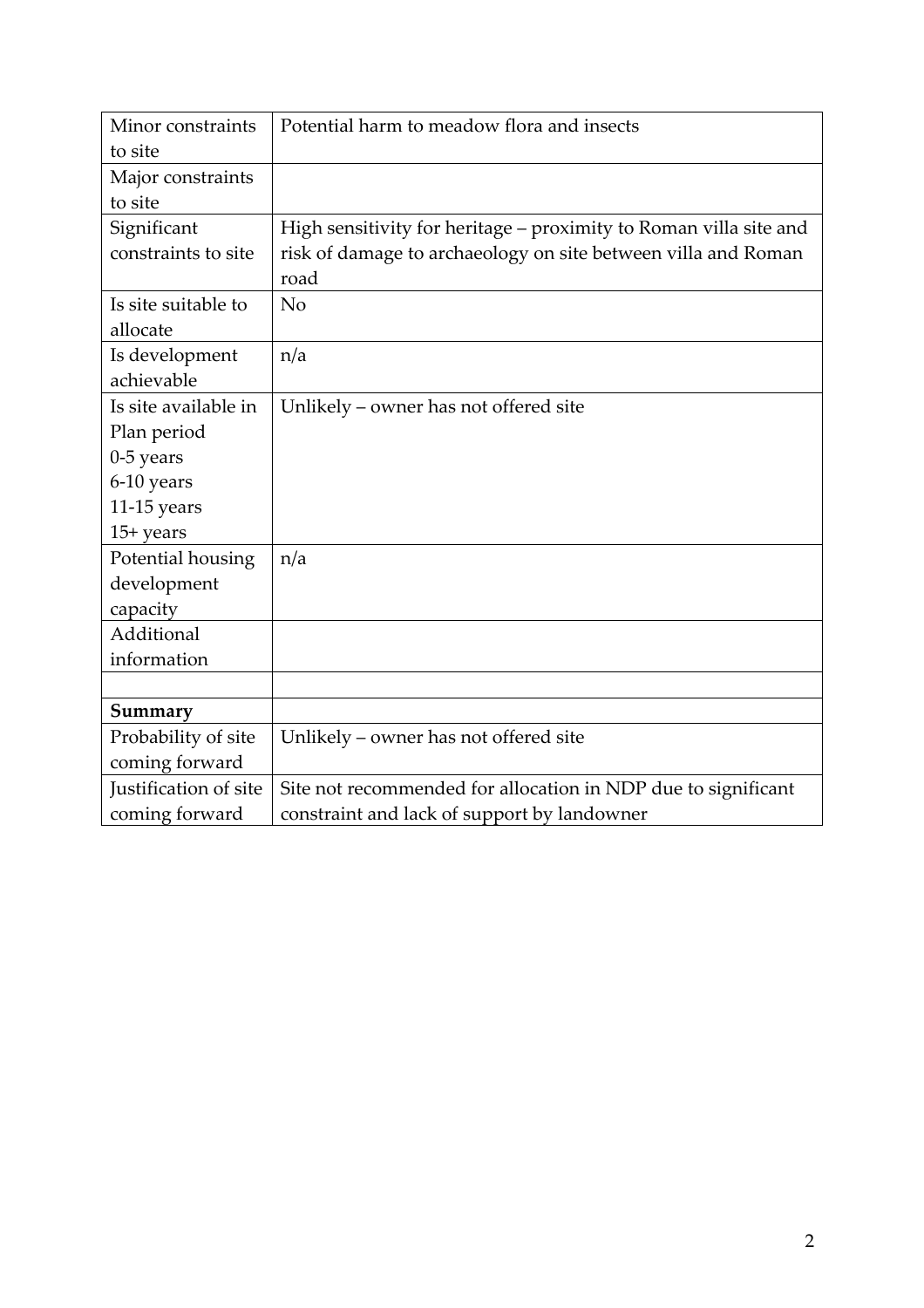| <b>Bishopstone Site</b> | <b>Bishopstone Site assessment - Site 5</b>                        |
|-------------------------|--------------------------------------------------------------------|
| assessment              |                                                                    |
| Site information        |                                                                    |
| Site name               | Site 5 - Land south of C1097                                       |
| Address                 | Village Road, Bishopstone HR4 7HX                                  |
| Current use             | Pasture/grazing for livestock                                      |
| Gross are (Ha)          | $0.78$ ha                                                          |
| SHLAA ref if            | n/a                                                                |
| applicable              |                                                                    |
| Method of site          | Brought forward in answer to a questionnaire request for sites in  |
| identification          | April 2014, site suggested in one questionnaire response           |
| Type of site            | Greenfield                                                         |
| Planning history        | n/a                                                                |
| Site character          | Site lies on C1097 in centre of Bishopstone village, on top of     |
|                         | south facing ridge. Flat site with mature hedgerows.               |
| Access                  | Access possible directly onto C1097, No street lighting or         |
|                         | footway but 30 mph speed limit on C1097                            |
|                         |                                                                    |
| Technical               |                                                                    |
| assessment              |                                                                    |
| Ecology                 | Moderate sensitivity. Ancient hedgerow on N side of site           |
|                         | identified as possibly pre-Saxon                                   |
| Landscape               | High sensitivity. Site is in open countryside with extensive long- |
|                         | distance views to S, SW and SE over the Wye valley to Hay          |
|                         | Bluff.                                                             |
| Agriculture             | Grade 2/3 agricultural land                                        |
| Heritage                | Low sensitivity. Site of Roman road runs along north edge of       |
|                         | site.                                                              |
| Flood risk              | Site is in low risk flood zone and not in flood zone 2/3           |
| Water supply/           | Access available to mains and sewer in road C1097. Available       |
| Waste water             | headroom at present at Eign water treatment works depending        |
| treatment               | on size of development                                             |
| Highways                | Access to C1097                                                    |
| Community               | Shop, surgery and mobile post office at Credenhill 2 miles         |
| facilities and          | distant by road. Limited bus service to Hereford runs along        |
| services                | C1097; half-hourly bus service available from Credenhill to        |
|                         | Hereford. Small community centre at Bridge Sollars church one      |
|                         | mile distant by road.                                              |
| Other protection        | n/a                                                                |
| Deliverability          |                                                                    |
| Minor constraints       | Low sensitivity for heritage                                       |
| to site                 |                                                                    |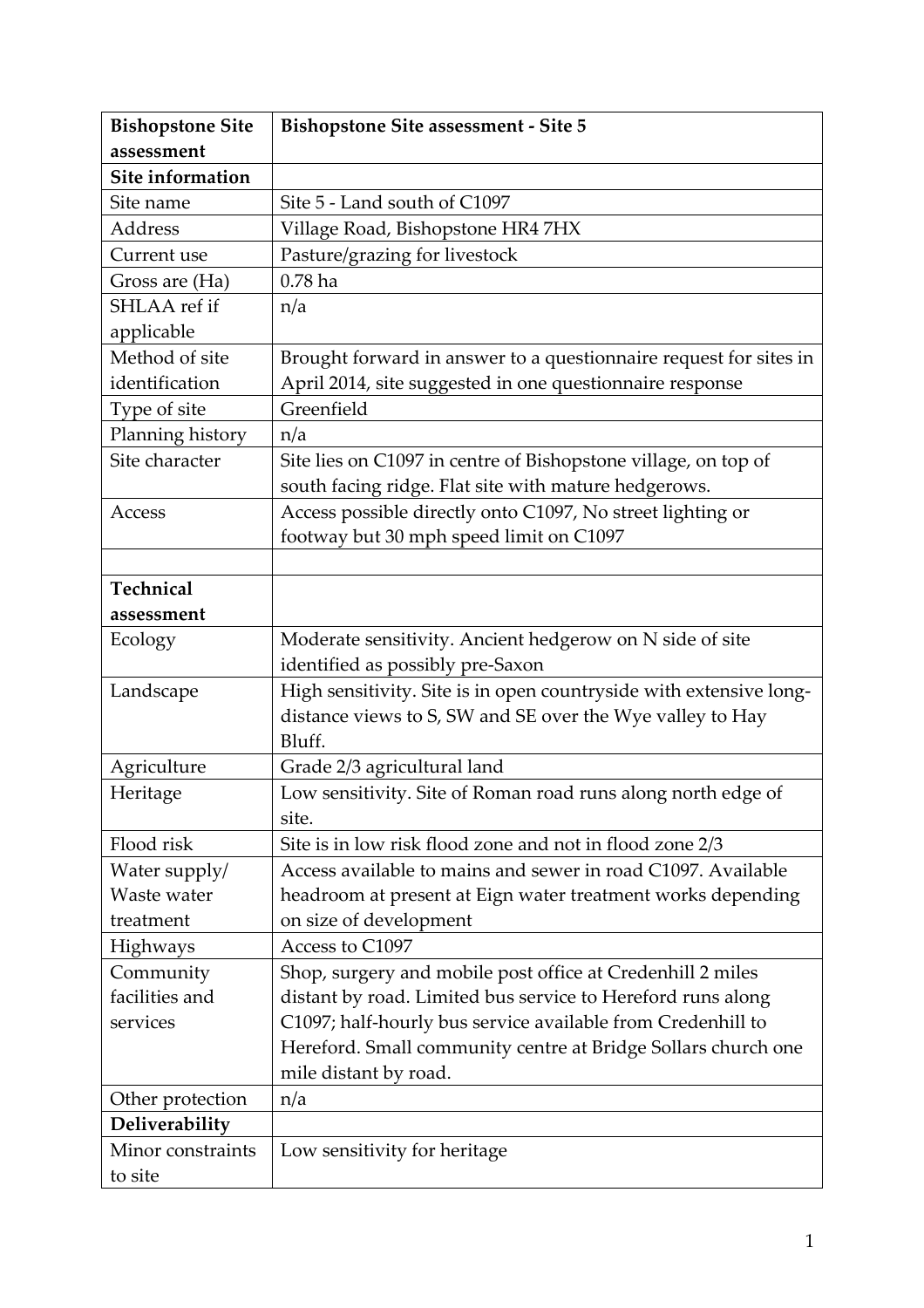| Major constraints     | Moderate sensitivity for ecology                                 |
|-----------------------|------------------------------------------------------------------|
| to site               |                                                                  |
| Significant           | High landscape sensitivity                                       |
| constraints to site   |                                                                  |
| Is site suitable to   | No                                                               |
| allocate              |                                                                  |
| Is development        | n/a                                                              |
| achievable            |                                                                  |
| Is site available in  | Unlikely - landowner has not offered site                        |
| Plan period           |                                                                  |
| $0-5$ years           |                                                                  |
| 6-10 years            |                                                                  |
| $11-15$ years         |                                                                  |
| $15+$ years           |                                                                  |
| Potential housing     | n/a                                                              |
| development           |                                                                  |
| capacity              |                                                                  |
| Additional            | Site is in similar landscape position to Site 8 (HC Planning ref |
| information           | 0/Bishtn/001) for which the Planning officer report stated       |
|                       | "Development of the site would adversely affect the              |
|                       | villagescape and pattern, is uncharacteristic and inappropriate  |
|                       | in this location."                                               |
|                       |                                                                  |
| Summary               |                                                                  |
| Probability of site   | Unlikely - landowner has not offered site                        |
| coming forward        |                                                                  |
| Justification of site | Site not recommended for allocation in NDP due to constraints    |
| coming forward        | and lack of support by landowner                                 |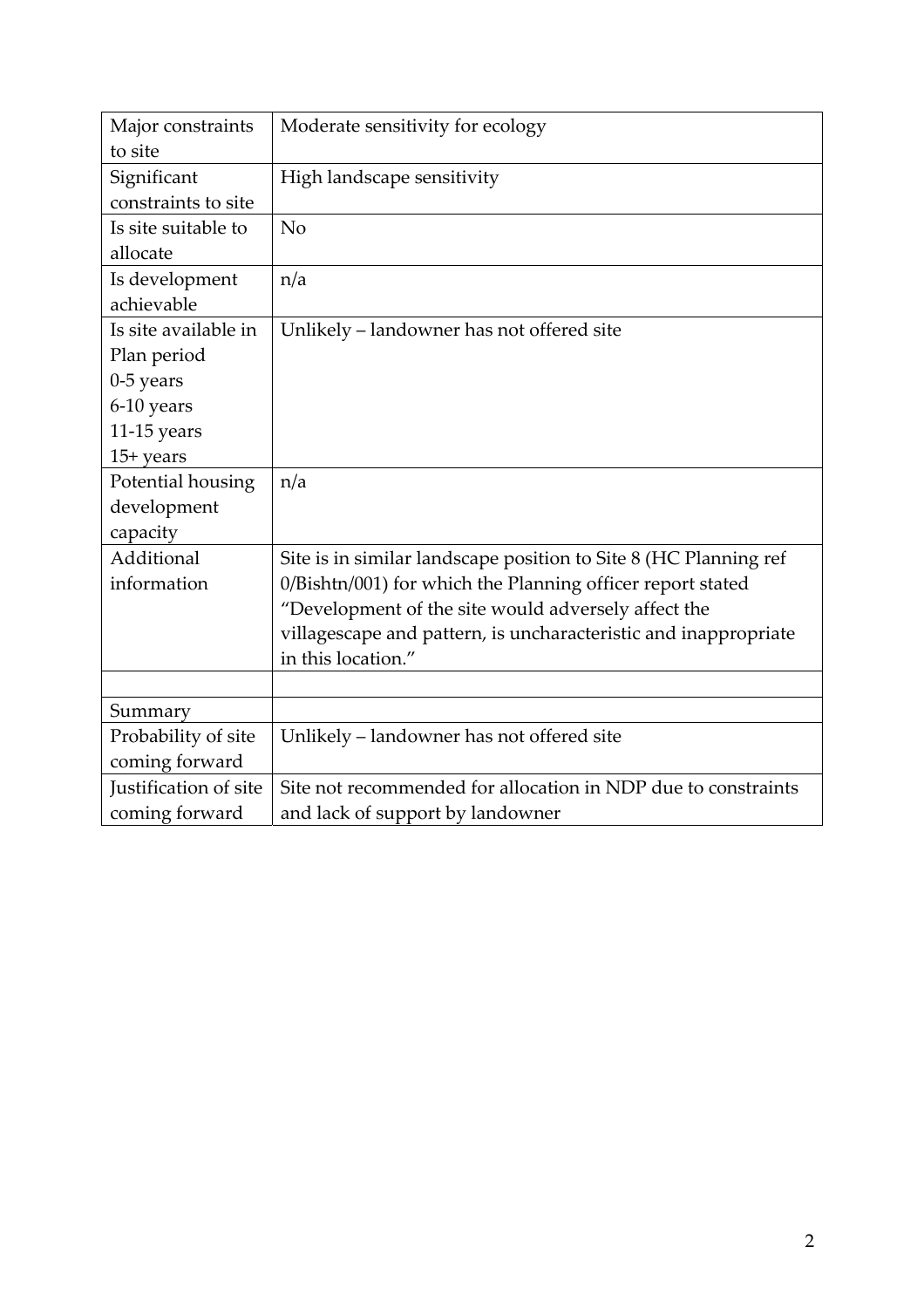| <b>Bishopstone Site</b> | <b>Bishopstone Site Assessment - Site 6</b>                         |
|-------------------------|---------------------------------------------------------------------|
| assessment              |                                                                     |
| Site information        |                                                                     |
| Site name               | Site 6 - Land Adjacent to Pleck Cottage                             |
| <b>Address</b>          | Bishopstone HR4 7HX                                                 |
| Current use             | Meadow land/grazing                                                 |
| Gross are (Ha)          | $0.67$ ha                                                           |
| SHLAA ref if            | HLAA/235/001                                                        |
| applicable              |                                                                     |
| Method of site          | Offered by landowner following Call for Sites. Brought forward      |
| identification          | in answer to a questionnaire request for sites in April 2014 (site  |
|                         | suggested in one questionnaire response)                            |
| Type of site            | Greenfield                                                          |
| Planning history        | None                                                                |
| Site character          | Site lies within the settlement of Bishopstone. Flat site with      |
|                         | mature hedgerows on South, North and East boundary.                 |
| Access                  | Site lies adjacent to Pleck Cottage (Grade II listed, derelict) and |
|                         | behind a row of 1960s bungalows. No direct access to site from      |
|                         | C1097. Access from C1097 possible via back drive to Bishon          |
|                         | Farm and across Pleck Cottage site. No street lighting or footway   |
|                         | but 30 mph speed limit on C1097                                     |
|                         |                                                                     |
| Technical               |                                                                     |
| assessment              |                                                                     |
| Ecology                 | Traditional pasture meadow - has not been ploughed for at least     |
|                         | last 70 years. May be potential for harm to meadow flora and        |
|                         | insects.                                                            |
| Landscape               | SHLAA report rated the site with High - Moderate Landscape          |
|                         | sensitivity: village landscape very sensitive to change especially  |
|                         | any that would result in loss of field and vegetation patterns      |
| Agriculture             | Grade 2/3 agricultural land                                         |
| Heritage                | Site is within 25 metres of Pleck Cottage (Grade II listed) and     |
|                         | within 135 metres of Bishon Farmhouse (Grade II listed)             |
| Flood risk              | Site is in low risk flood zone and not in flood zone 2/3. After     |
|                         | heavy rain site floods with surface water and overspill             |
|                         | sometimes floods two adjacent cottages.                             |
| Water supply/           | Not on site. Sewer and mains water in road C1097. Available         |
| Waste water             | headroom at present at Eign water treatment works depending         |
| treatment               | on size of development                                              |
| Highways                | No direct access to site from C1097. Access from C1097 possible     |
|                         | via back drive to Bishon Farm and across Pleck Cottage site         |
| Community               | Shop, surgery and mobile post office at Credenhill 2 miles          |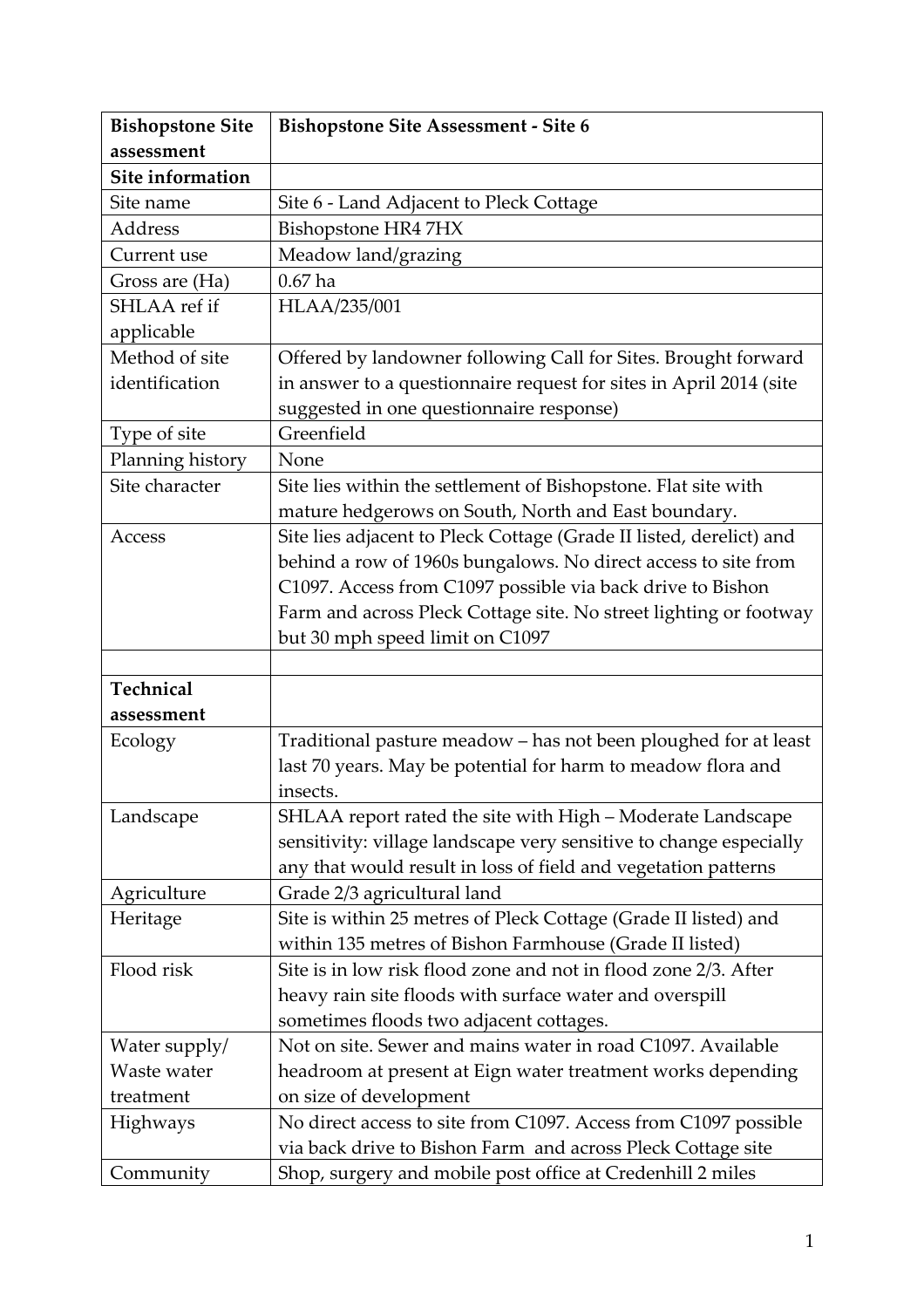| facilities and       | distant by road. Limited bus service to Hereford runs along     |
|----------------------|-----------------------------------------------------------------|
| services             | C1097; half-hourly bus service available from Credenhill to     |
|                      | Hereford. Small community centre at Bridge Sollars church one   |
|                      | mile distant by road.                                           |
| Other protection     | SSSI at Bishon Common 400m N                                    |
| Deliverability       |                                                                 |
| Minor constraints    |                                                                 |
| to site              |                                                                 |
| Major constraints    | Landscape sensitivity, proximity to listed buildings, no direct |
| to site              | access to site                                                  |
| Significant          | Increased run-off from new buildings and road will cause        |
| constraints to site  | additional surface water flooding with consequent greater       |
|                      | damage to neighbouring properties                               |
| Is site suitable to  | Yes with provisos. As recommended in SHLAA a very low           |
| allocate             | density, sensitively designed development may be possible       |
|                      | subject to access being achieved and successful measures taken  |
|                      | to mitigate constraints                                         |
| Is development       | Yes subject to mitigation.                                      |
| achievable           |                                                                 |
| Is site available in |                                                                 |
| Plan period          |                                                                 |
| $0-5$ years          |                                                                 |
| 6-10 years           |                                                                 |
| $11-15$ years        |                                                                 |
| $15+ years$          | Yes                                                             |
| Potential housing    | $8 - 10$                                                        |
| development          |                                                                 |
| capacity             |                                                                 |
| Additional           | During NDP consultation respondents strongly opposed            |
| information          | development on this site and it was not included within the     |
|                      | expanded settlement area.                                       |
|                      |                                                                 |
| Summary              |                                                                 |
| Probability of site  | Landowner has offered site                                      |
| coming forward       |                                                                 |
| Justification of     | Site is recommended to be allocated for possible long-term      |
| site coming          | development subject to mitigation of constraints. This will     |
| forward              | necessitate a change to the settlement boundary.                |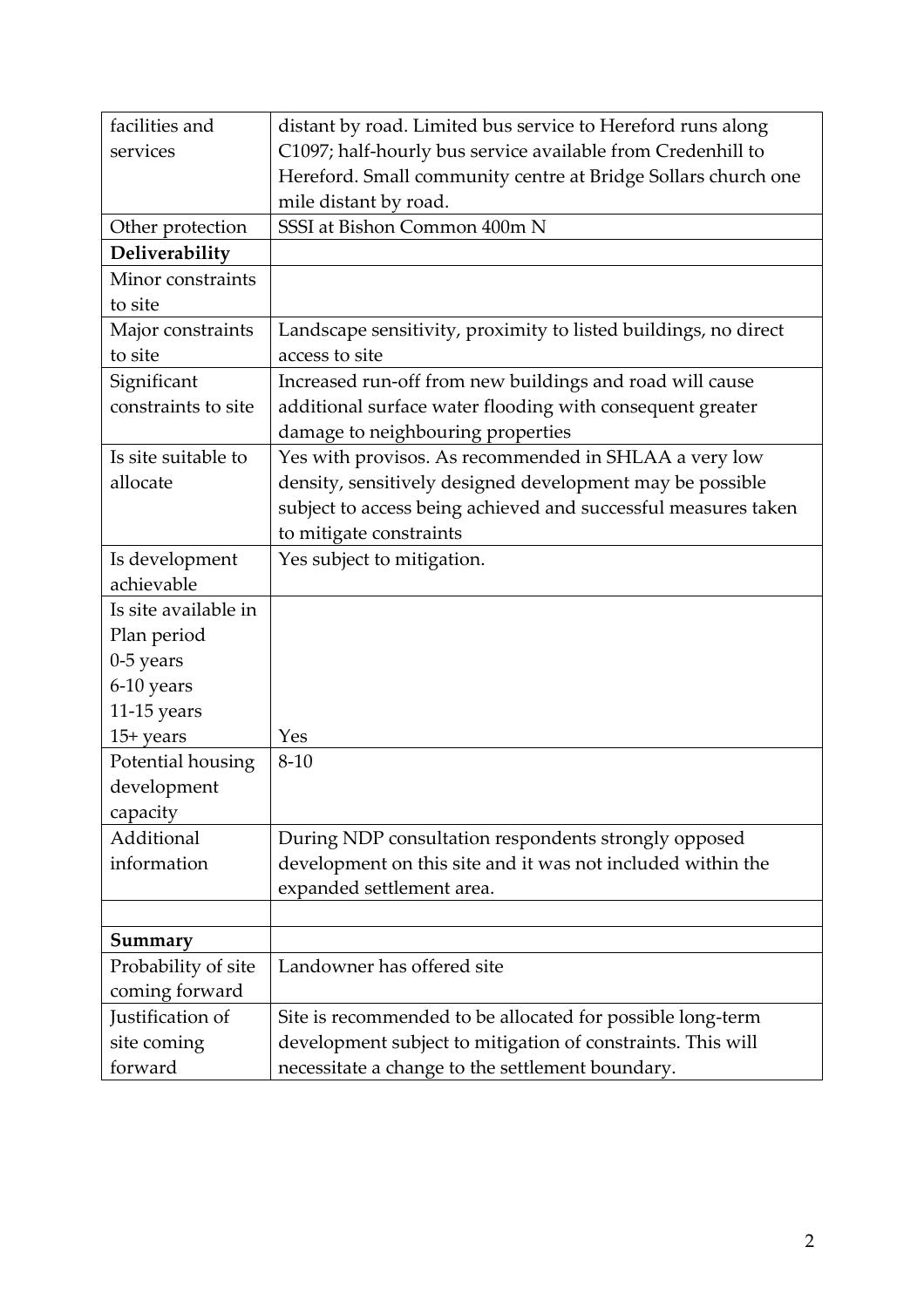|                  | <b>Bishopstone Site assessment - Site 7</b>                          |
|------------------|----------------------------------------------------------------------|
| Site information |                                                                      |
| Site name        | Site 7 - Bishon Farm                                                 |
| Address          | Bishopstone HR4 7JE                                                  |
| Current use      | Part pasture-orchard used for grazing, part farm house,              |
|                  | redundant buildings and barns with hard-standing, two                |
|                  | dilapidated Dutch barns on northern boundary.                        |
| Gross are (Ha)   | 2.4 hectares                                                         |
| SHLAA ref if     | HLAA/235/002 (covers part of site only)                              |
| applicable       |                                                                      |
| Method of site   | Part of site offered by landowner following Call for Sites. Site     |
| identification   | also brought forward in answer to a questionnaire request for        |
|                  | sites in April 2014, (site suggested in 26 questionnaire responses)  |
| Type of site     | Part greenfield, part brownfield                                     |
| Planning history | Planning permission granted 2006 for conversion of redundant         |
|                  | farm buildings in rear of site into seven houses and bungalows.      |
|                  | New access drive put in but conversion not carried out.              |
| Site character   | Site lies in centre of the settlement of Bishopstone adjoining       |
|                  | C1097; flat site with mature hedgerows. Site includes part (18%)     |
|                  | of a traditional orchard with only 2 mature trees remaining;         |
|                  | Bishon Farmhouse (Grade II listed in poor condition) and 19th        |
|                  | century farmyard with redundant barns; two dilapidated Dutch         |
|                  | barns on northern boundary; part of 70 year old orchard on east      |
|                  | of site between house and road with 13 trees remaining.              |
|                  | Millennium Oak tree planted by villagers is within site at south     |
|                  | east corner                                                          |
| Access           | Access available onto C1091 to south of site and onto access drive   |
|                  | through site. No street lighting or footway; 30 mph speed limit      |
|                  | on C1097                                                             |
|                  |                                                                      |
| Technical        |                                                                      |
| assessment       |                                                                      |
| Ecology          | Site includes part of a traditional orchard in poor condition with   |
|                  | only 2 mature trees now remaining within site area. Potential for    |
|                  | protected species in hedgerow/orchard. Landowner has                 |
|                  | commissioned an Orchard Management Plan. Two ponds used              |
|                  | for watering livestock lie just outside site to NW.                  |
| Landscape        | Low/moderate sensibility. SHLAA report stated that the orchard,      |
|                  | of which the site is part, formed an integral element of the village |
|                  | character and setting. This is now much diminished due to loss of    |
|                  | mature trees.                                                        |
| Agriculture      | Grade 2/3 agricultural land, good to moderate. Farmed                |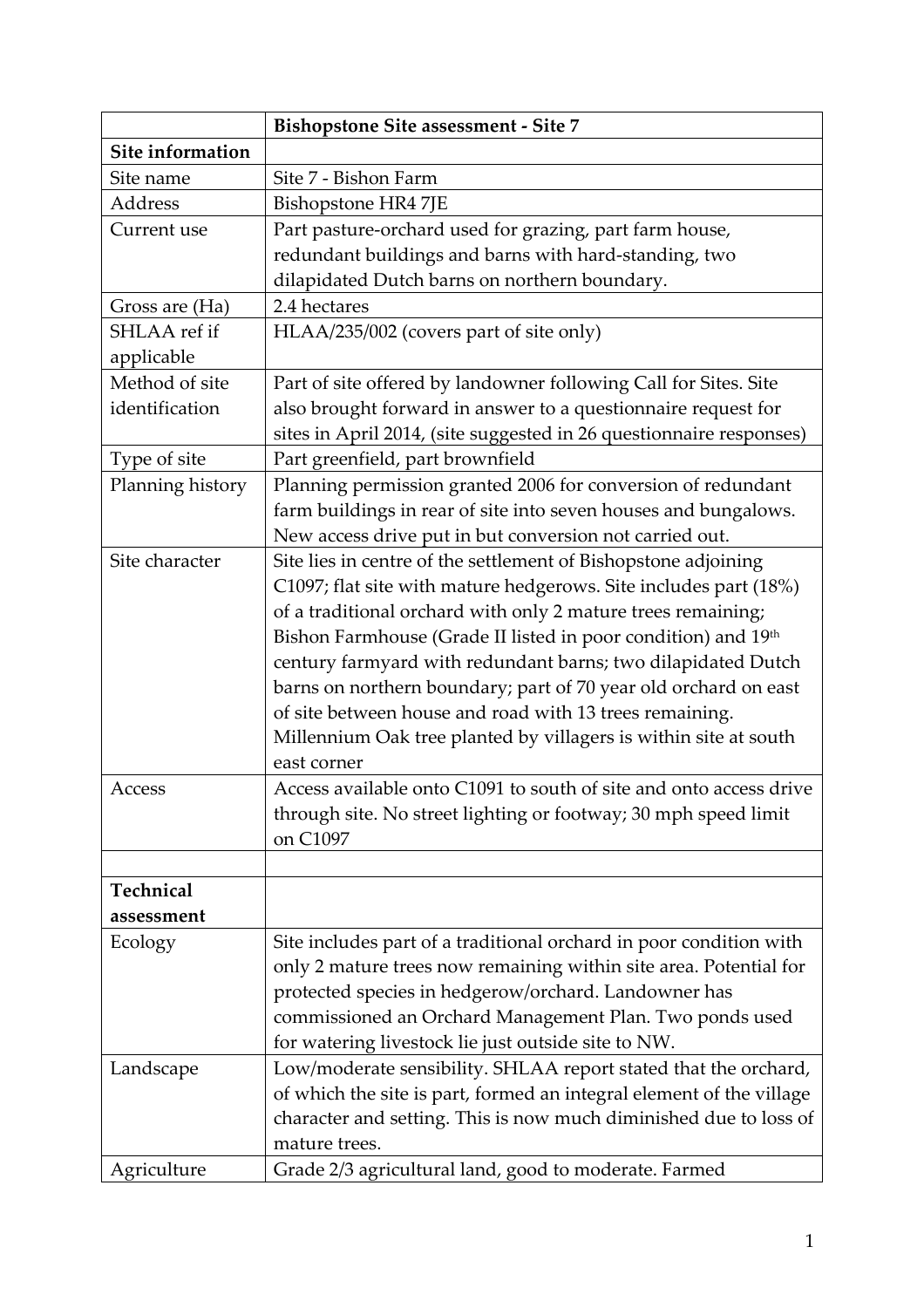|                     | traditionally for last 100 years with no use of chemicals         |
|---------------------|-------------------------------------------------------------------|
| Heritage            | Bishon Farm (Grade II listed) at north of site. Pleck Cottage     |
|                     | (Grade II listed) is adjacent 25 metres to east of site           |
| Flood risk          | Site is in a low risk flood zone, not in zone 2/3                 |
| Water supply/       | Water main runs through site. Sewer in road C1097. Available      |
| Waste water         | headroom at present at Eign water treatment works depending       |
| treatment           | on size of development. This development would need own           |
|                     | provision for sewage/waste water                                  |
| Highways            | Access available onto C1091 which runs south of site. Farm drive  |
|                     | runs north from C1097 through site.                               |
| Community           | Shop, surgery and mobile post office at Credenhill 2 miles        |
| facilities and      | distant. Limited bus service to Hereford runs along C1097; half-  |
| services            | hourly bus service available from Credenhill to Hereford. Small   |
|                     | community centre at Bridge Sollars church one mile distant        |
| Other protection    | SSSI at Bishon Common 500 metres North East                       |
| Deliverability      |                                                                   |
| Minor constraints   | Ecology - potential for harm to remains of traditional orchard.   |
| to site             | Mitigation measures to alleviate impact on orchard are set out in |
|                     | an Orchard Management Plan commissioned by landowner.             |
|                     | Development will protect remaining orchard trees which are        |
|                     | currently neglected and at risk.                                  |
|                     | Heritage - sensitive development can mitigate effect on Bishon    |
|                     | farmhouse.                                                        |
| Major constraints   | n/a                                                               |
| to site             |                                                                   |
| Significant         | n/a                                                               |
| constraints         |                                                                   |
| to site             |                                                                   |
| Is site suitable to | Yes                                                               |
| allocate            |                                                                   |
| Is development      | Yes                                                               |
| achievable          |                                                                   |
| Is site available   |                                                                   |
|                     |                                                                   |
| in                  | Yes                                                               |
| Plan period         |                                                                   |
| $0-5$ years         |                                                                   |
| 6-10 years          |                                                                   |
| 11-15 years         |                                                                   |
| $15+$ years         |                                                                   |
| Potential housing   | 20                                                                |
| development         |                                                                   |
| capacity            |                                                                   |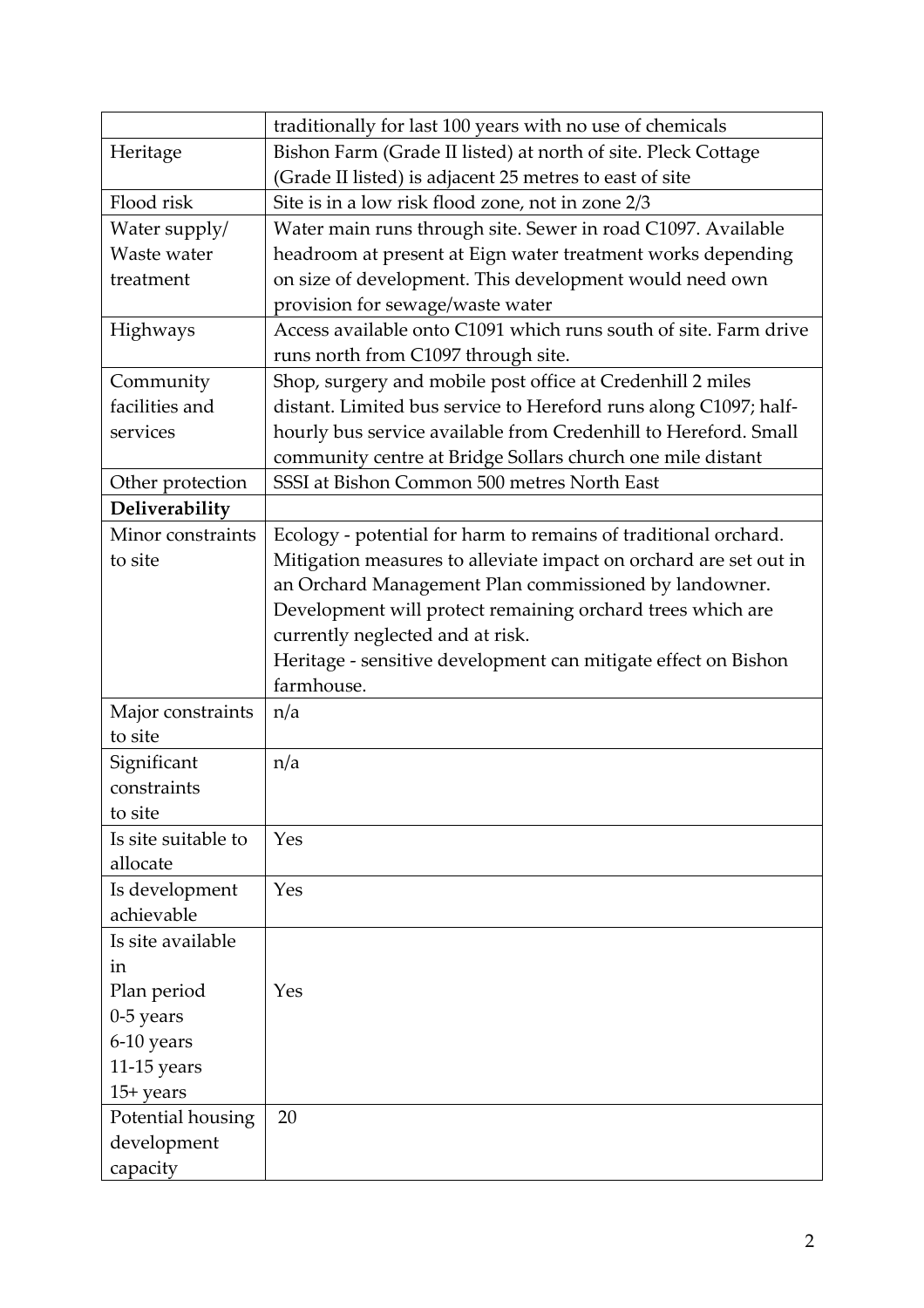| Additional          | SHLAA said development not appropriate on the site due to          |
|---------------------|--------------------------------------------------------------------|
| information         | impact on traditional orchard but HC ecologist later reversed this |
|                     | opinion due to poor state of remaining trees, and supported        |
|                     | proposed development. Development will protect remaining           |
|                     | orchard trees and include community space requested by             |
|                     | residents during consultation.                                     |
|                     | Residents support development as it will provide a "centre" to     |
|                     | the village. Development will include a community space for        |
|                     | villagers.                                                         |
| Summary             |                                                                    |
| Probability of site | Likely in plan period. Owner has offered part of site              |
| coming forward      |                                                                    |
| Justification of    | Recommended to be allocated in NDP due to suitability of site,     |
| site coming         | location and access, low landscape impact, and support from        |
| forward             | residents.                                                         |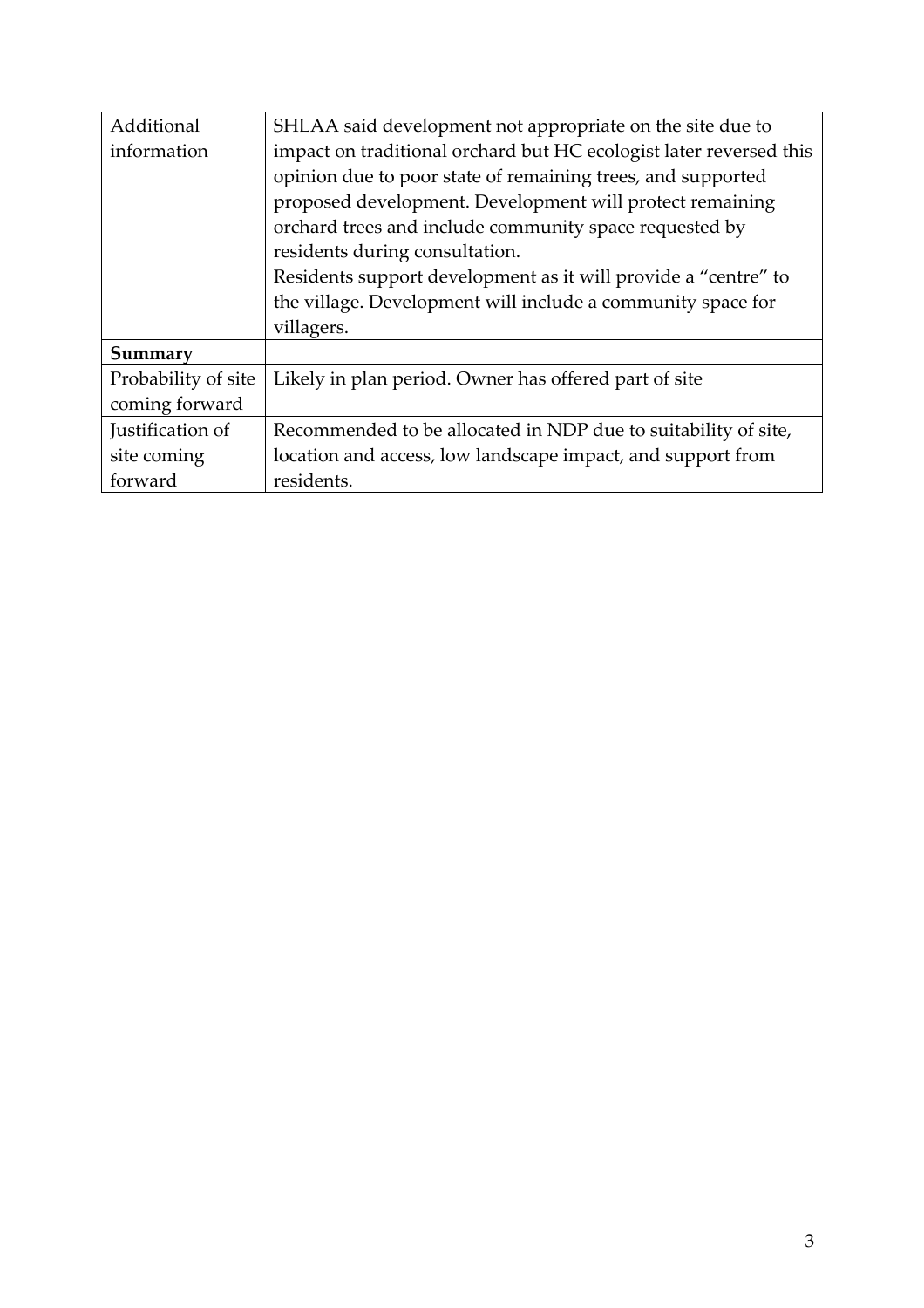|                   | <b>Bishopstone Site assessment Site 8</b>                      |
|-------------------|----------------------------------------------------------------|
| Site information  |                                                                |
| Site name         | Site 8 Land to rear of almshouses                              |
| Address           | Village road, Bishopstone HR4 7JE                              |
| Current use       | Tillage (growing crops)                                        |
| Gross are (Ha)    | $0.69$ ha                                                      |
| SHLAA ref if      | 0/Bishtn/001                                                   |
| applicable        |                                                                |
| Method of site    | LA officer identified                                          |
| identification    |                                                                |
| Type of site      | Greenfield                                                     |
| Planning history  | None                                                           |
| Site character    | Flat site behind almshouses extending to west behind row of    |
|                   | 1960s bungalows                                                |
| Access            | Access possible from C1097 via bridleway BN5. No street        |
|                   | lighting or footway but 30 mph speed limit on C1097            |
|                   |                                                                |
| Technical         |                                                                |
| assessment        |                                                                |
| Ecology           | n/a                                                            |
| Landscape         | High sensitivity noted by HC Planning Officer "Site is in open |
|                   | countryside, in a prominent location on a ridge with extensive |
|                   | long-distance views to South West, South and South east over   |
|                   | the Wye Valley to Hay Bluff. Development would adversely       |
|                   | affect villagescape and pattern is uncharacteristic and        |
|                   | inappropriate in this location (SHLAA)                         |
| Agriculture       | Grade 2/3 agricultural land                                    |
| Heritage          | n/a                                                            |
| Flood risk        | Site is in low risk flood zone and not in flood zone 2/3       |
| Water supply/     | Access available to mains and sewer in road C1097. Available   |
| Waste water       | headroom at present at Eign water treatment works depending    |
| treatment         | on size of development                                         |
| Highways          | C1097 runs on S of site, bridleway BN 5 on E.                  |
| Community         | Shop, surgery and mobile post office at Credenhill 2 miles     |
| facilities and    | distant. Limited bus service (4 buses a day, not Sundays) to   |
| services          | Hereford runs along C1097; half-hourly bus service runs from   |
|                   | Credenhill to Hereford. Small community centre at Bridge       |
|                   | Sollars church one mile distant                                |
| Other protection  | n/a                                                            |
| Deliverability    |                                                                |
| Minor constraints |                                                                |
| to site           |                                                                |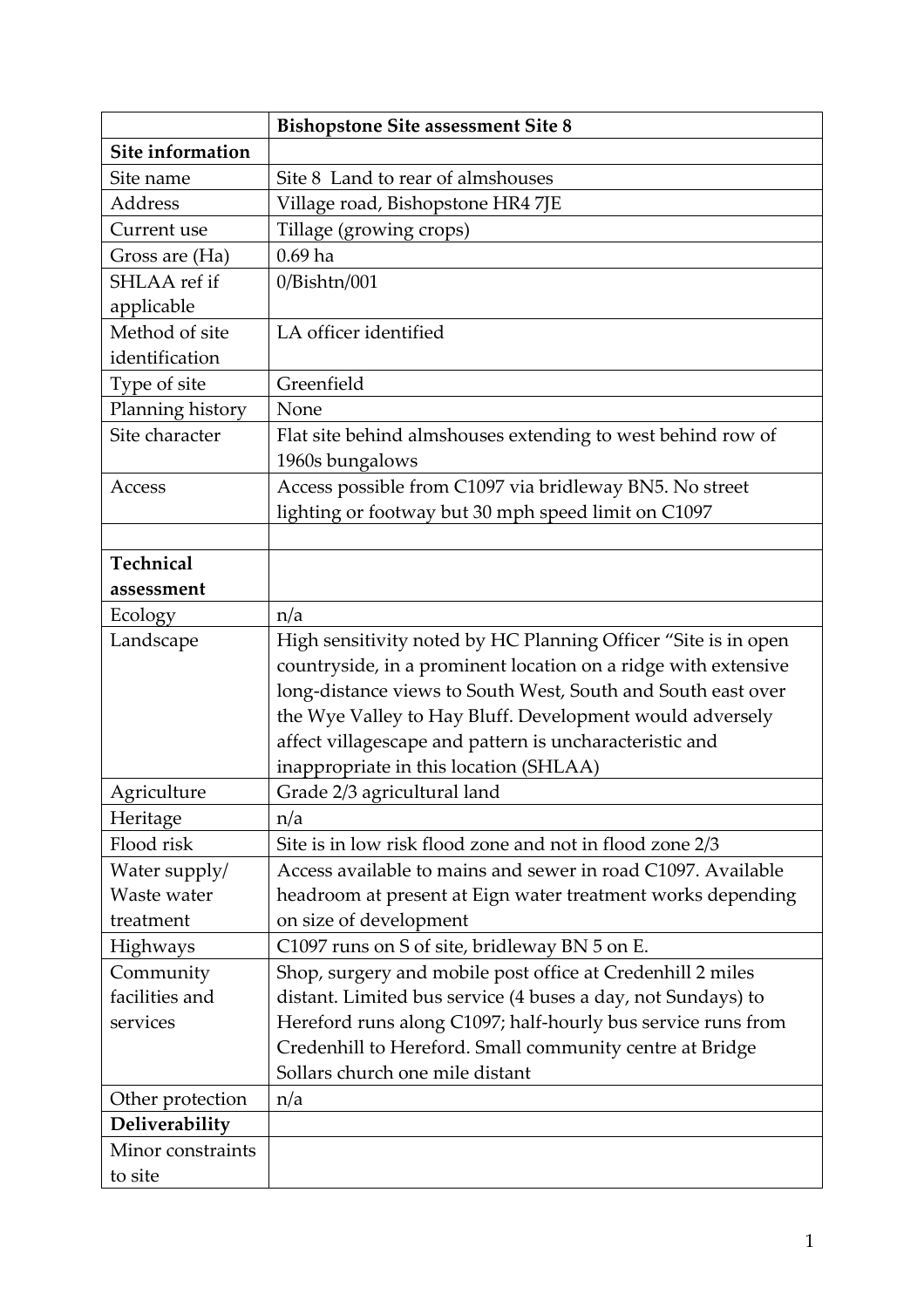| Major constraints    |                                                                  |
|----------------------|------------------------------------------------------------------|
| to site              |                                                                  |
| Significant          | High landscape sensitivity identified in SHLAA                   |
| constraints to site  |                                                                  |
| Is site suitable to  | No                                                               |
| allocate             |                                                                  |
| Is development       | n/a                                                              |
| achievable           |                                                                  |
| Is site available in | Unlikely - landowner has not offered site                        |
| Plan period          |                                                                  |
| $0-5$ years          |                                                                  |
| 6-10 years           |                                                                  |
| $11-15$ years        |                                                                  |
| $15+ years$          |                                                                  |
| Potential housing    | n/a                                                              |
| development          |                                                                  |
| capacity             |                                                                  |
| Additional           |                                                                  |
| information          |                                                                  |
|                      |                                                                  |
| Summary              |                                                                  |
| Probability of site  | Unlikely - landowner has not offered site                        |
| coming forward       |                                                                  |
| Justification of     | Site not recommended for allocation in NDP due to significant    |
| site coming          | constraints and lack of support by landowner. Site identified by |
| forward              | SHLAA as unacceptable due to prominence within village and       |
|                      | potential impact on villagescape.                                |